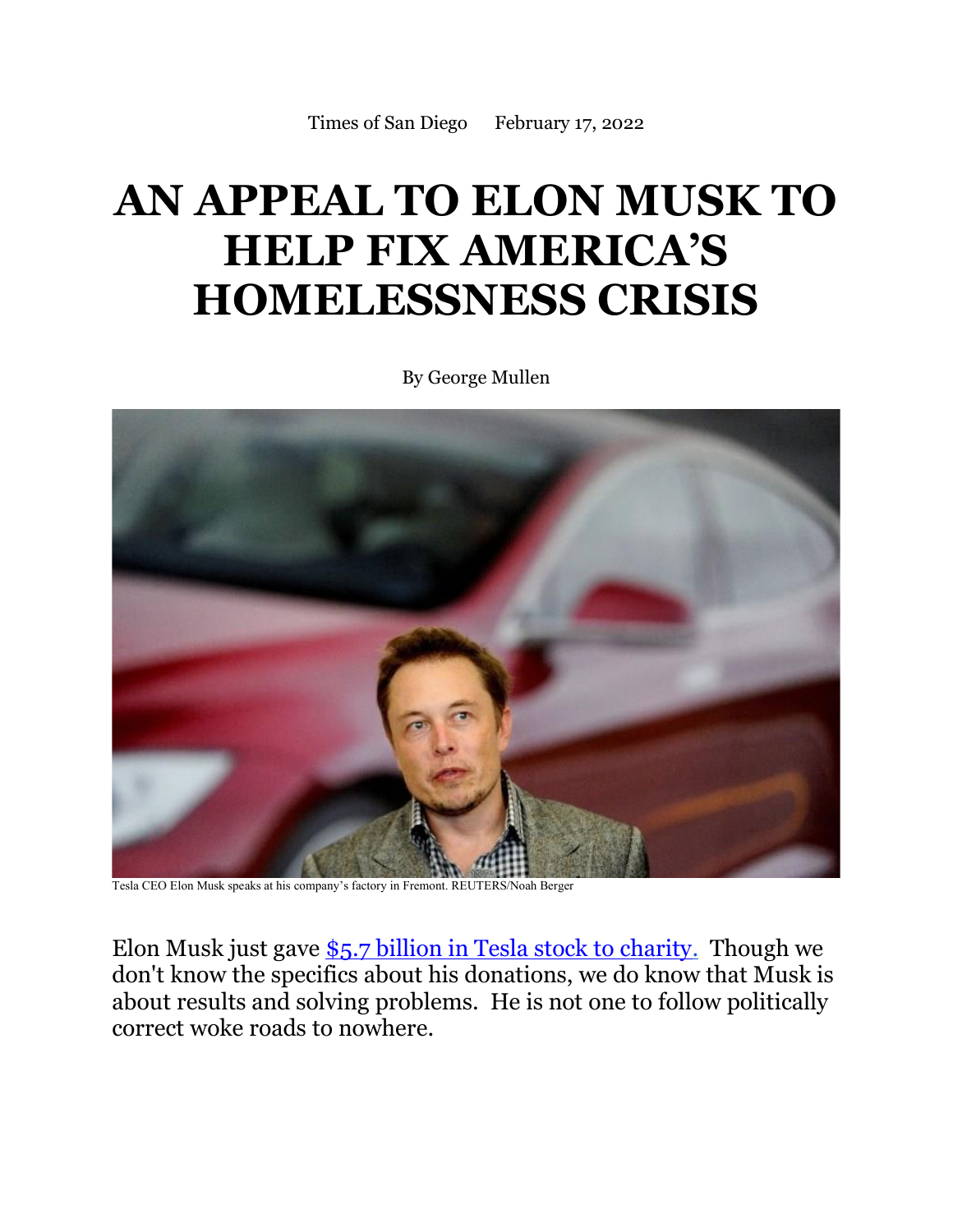Because the human stakes are so high, I would like to appeal to Elon about the pervasive homeless crisis raging on our streets:

"Elon, we understand that your time needs to be devoted to getting to Mars and building your next 20 million Teslas. However, simultaneously, you could also be '*the instrumental voice*' in saving hundreds of thousands of lives, alleviating widespread suffering, unlocking unfathomable human potential, and cleaning up America's cities that are rapidly being devoured by a homeless explosion.

Our so-called elected leaders talk incessantly about the homeless problem, continuously plead for more money, and, yet, the problem only worsens. And our leaders repeat this same circular pattern, year after year. Madness.

Likewise, American voters have shown an utter inability to fire leaders who can't or won't solve our problems. More madness.

Thus, we need a new approach.

What if you, Elon, publicly announce "Elon's Homeless Challenge to America" with the goal of pursuing an entirely different pathway to solving this problem?

Specifically, whereby you challenge San Diego (or any other American jurisdiction with at least one million people) to host a three-year beta test of the Sunbreak Ranch [comprehensive homeless solution.](https://studiorevolution.com/wp-content/uploads/Short-Term-Band-Aids.pdf) With the caveat that the agreed upon hosting city strictly adheres to the Sunbreak modus operandi. In turn, Elon, you pledge to fund this beta test up to \$200 million.

To give meaning to the magnitude of human suffering we are talking about here, consider that over 580,000 persons are currently living and sleeping on the streets and canyons of the United States today. In San Diego alone, the true homeless numbers are likely in excess of 20,000 in the city proper, and 45,000 countywide.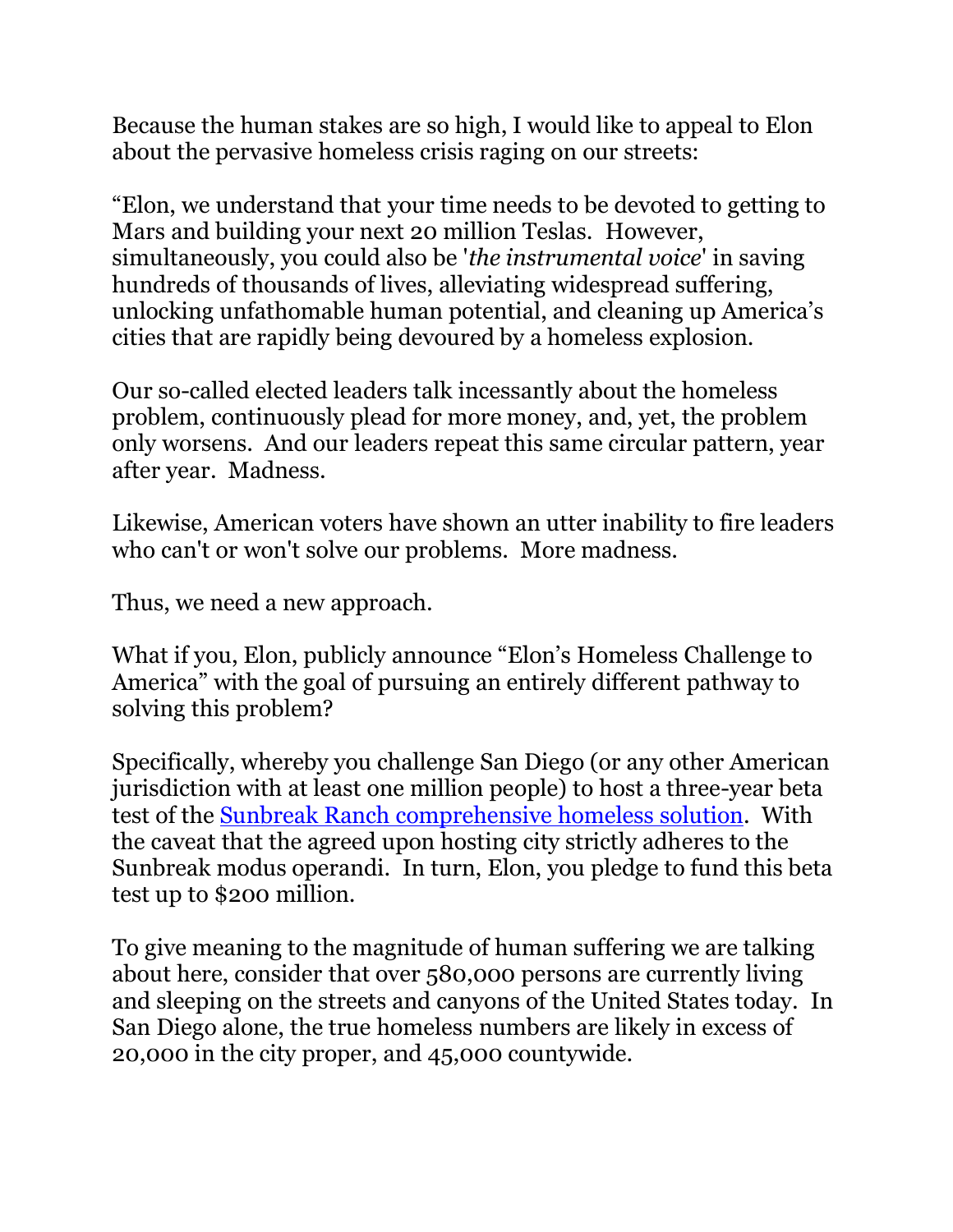Despite what many have been numbed into thinking, this carnage is not a *fait accompli*. Take a hard look at the majority of cities around the world that aren't committing city-suicide via homelessness like we are. And we are talking about cities rich and poor, large and small.

Think about the human suffering and vast human potential being lost across America. Think about the associated crime, disease, and widespread environmental carnage.

This beta test, wherever conducted, will be strictly monitored and results reported. If the beta test proves to be the success we expect, we intend to publicize, cajole, and guilt America's elected leaders to replicate the Sunbreak model in every city where there is need. [\(Greg](https://video.foxnews.com/v/6103140178001?playlist_id=1040983441001#sp=show-clips)  [Gutfeld cites Sunbreak Ranch as the homeless solution in this video](https://video.foxnews.com/v/6103140178001?playlist_id=1040983441001#sp=show-clips)  [clip.\)](https://video.foxnews.com/v/6103140178001?playlist_id=1040983441001#sp=show-clips)

Let's stop the empty political talk, and start helping our homeless brothers and sisters get back on their feet.

Once we have a successful proof-of-concept in hand, all future Sunbreak funding then becomes the government's responsibility, not yours Elon. [Tens of billions of dollars are being squandered on the](https://apnews.com/article/business-california-los-angeles-gavin-newsom-homelessness-f971c42abf024e8c84ab2d89bc4a8910)  [homeless issue](https://apnews.com/article/business-california-los-angeles-gavin-newsom-homelessness-f971c42abf024e8c84ab2d89bc4a8910) annually without definable results or meaningful progress. Nuts.

This beta test could launch the critically needed sea-change in thinking that America needs.

Noting that you, Elon, are too busy to spend time on this issue yourself, we have the makings of an oversight board at the ready for a [Sunbreak Ranch San Diego.](https://sunbreakranch.com/) Or perhaps there is a more suitable city for the beta test. Whichever city you select, the board is to report to you (or your go-between) daily, weekly, monthly, or whatever you prefer. The goal here is to save lives and clean up our cities.

Short of embracing something like Sunbreak to turn the tide, the fabric of America's cities will continue to crumble. And soon enough,